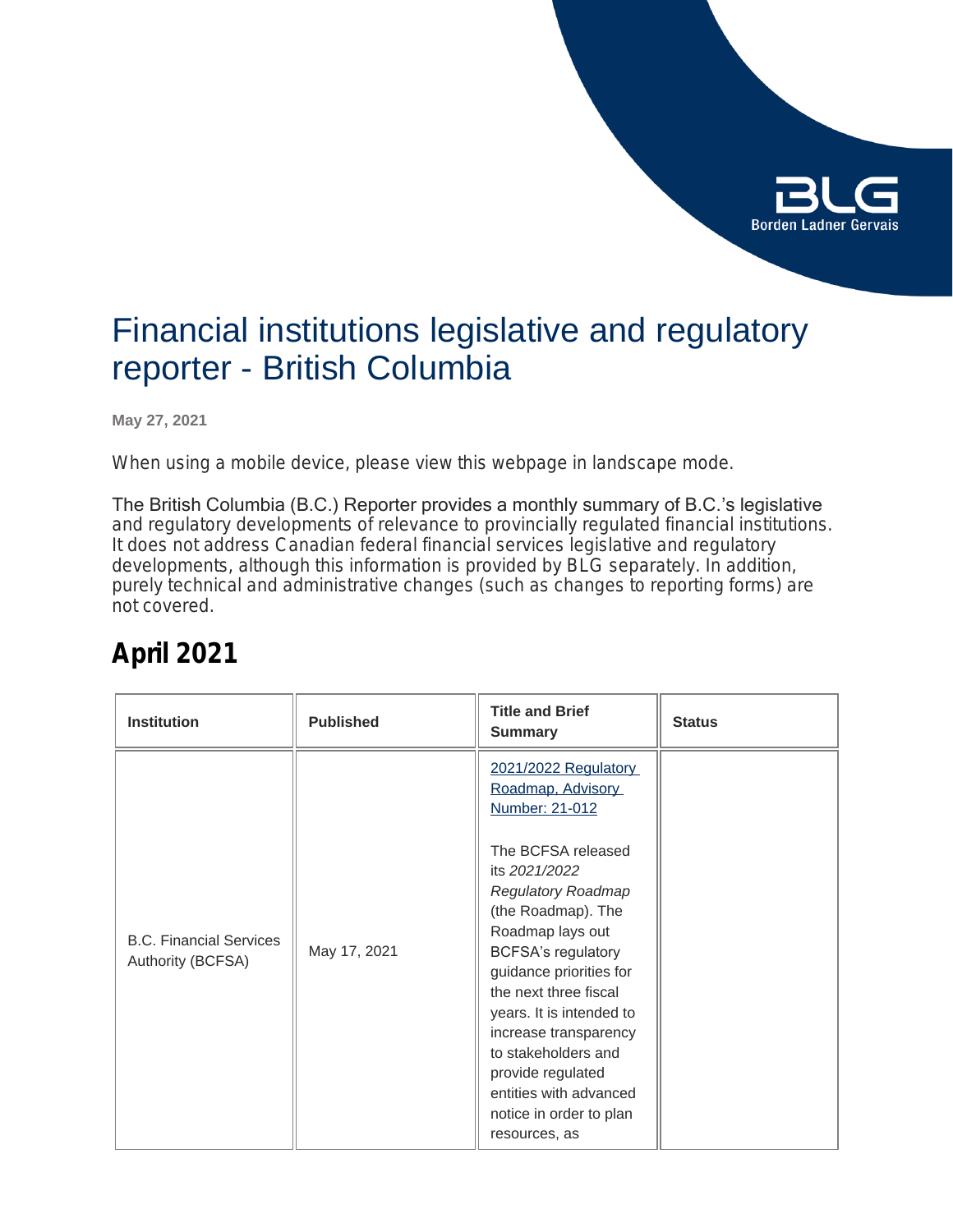|                                                     |               | necessary.                                                                                                                                                                                                                                                                                                                                                                                                                                                                                                                                                    |                                    |
|-----------------------------------------------------|---------------|---------------------------------------------------------------------------------------------------------------------------------------------------------------------------------------------------------------------------------------------------------------------------------------------------------------------------------------------------------------------------------------------------------------------------------------------------------------------------------------------------------------------------------------------------------------|------------------------------------|
| <b>B.C. Financial Services</b><br>Authority (BCFSA) | April 8, 2021 | <b>Updated FAQs:</b><br><b>Liquidity Requirement</b><br><b>Regulation</b><br>Amendments and<br><b>Related Reporting</b><br>Changes<br>The BCFSA issued an<br>updated FAQ<br>document to Advisory:<br><b>Liquidity Requirement</b><br>Regulation<br>Amendments and<br><b>Related Reporting</b><br>Changes. This<br>document incorporates<br>additional questions<br>that have been<br>received from credit<br>unions regarding the<br>reporting changes. The<br>updated FAQ<br>document is posted on<br>BCFSA's website.                                       |                                    |
| <b>B.C. Financial Services</b><br>Authority (BCFSA) | April 7, 2021 | Consultation on<br><b>Revised BC Trust</b><br><b>Regulatory Reporting</b><br>Template. Advisory<br>Number: 21-010<br>The BCFSA is<br>proposing revisions to<br>the B.C. Trust<br><b>Financial and Capital</b><br>Return (B.C. Trust<br>FCR) template and<br>reporting instructions.<br>These revisions aim to<br>streamline reporting<br>through a standardized<br>template and<br>consistent reporting<br>instructions. The<br>revisions also align the<br><b>B.C. Trust FCR</b><br>template with the<br>current International<br><b>Financial Reporting</b> | <b>Comments by May</b><br>31, 2021 |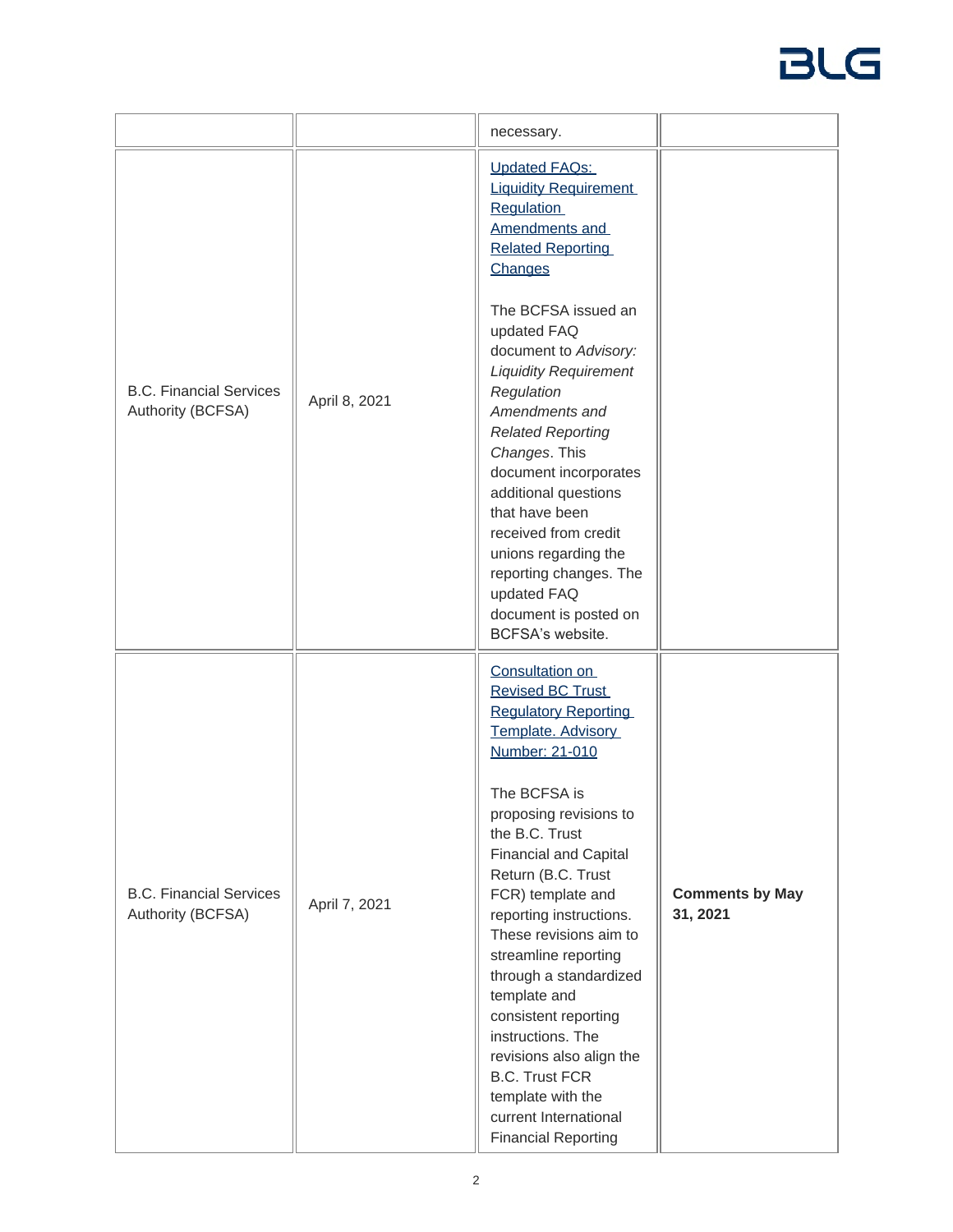|                                                            |               | Standards (IFRS). The<br>revised draft B.C. Trust<br>FCR template and<br>reporting instructions<br>can be found on<br>BCFSA's website. For<br>ease of reference, all<br>changes are<br>highlighted in yellow.<br>They are seeking<br>feedback from B.C.<br>trust companies on the<br>proposed changes and<br>implementation<br>timeline by May 31<br>Please send your<br>questions and<br>comments to<br>filings@bcfsa.ca.                                                                                                                                                                                                  |                                |
|------------------------------------------------------------|---------------|-----------------------------------------------------------------------------------------------------------------------------------------------------------------------------------------------------------------------------------------------------------------------------------------------------------------------------------------------------------------------------------------------------------------------------------------------------------------------------------------------------------------------------------------------------------------------------------------------------------------------------|--------------------------------|
| <b>British Columbia</b><br>Securities Commission<br>(BCSC) | April 7, 2021 | BCN2021/02 -<br><b>Clarification of</b><br>Requirements for<br><b>Crypto Asset Trading</b><br><b>Platforms</b><br>The purpose of this<br>notice is to clarify<br>expectations for crypto<br>asset trading platforms<br>operating in British<br>Columbia in light of<br>Joint Staff Notice 21-<br>329, Guidance for<br><b>Crypto-Asset Trading</b><br>Platforms: Compliance<br>with Regulatory<br>Requirements (CSA<br>Staff Notice 21-329),<br>issued by the<br><b>Canadian Securities</b><br>Administrators (CSA)<br>and the Investment<br><b>Industry Regulatory</b><br>Organization of<br>Canada (IIROC) on<br>March 29. |                                |
| <b>British Columbia</b><br>Gazette, Part II,               | March 9, 2021 | <b>Budget Measures</b><br>Implementation Act,                                                                                                                                                                                                                                                                                                                                                                                                                                                                                                                                                                               | <b>Effective April 1, 2021</b> |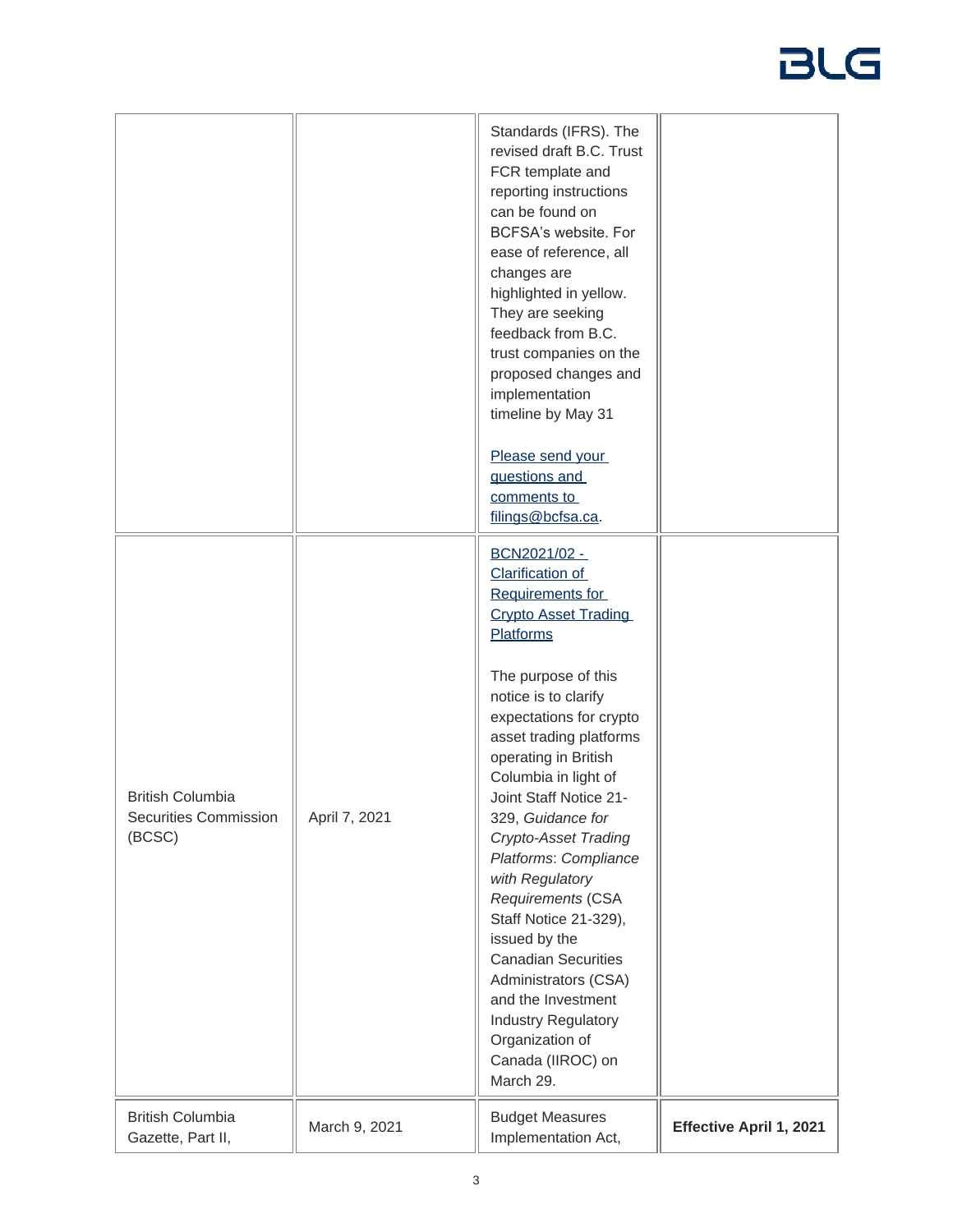| Volume 64, No. 5,<br>56/2021 | 2020, S.B.C. 2020, c.<br>18                                                                                                                                               |  |
|------------------------------|---------------------------------------------------------------------------------------------------------------------------------------------------------------------------|--|
|                              | <b>Budget Measures</b><br>Implementation Act,<br>2020, S.B.C. 2020, c.<br>$18 -$ sections 62, 64,<br>65, 67, 68 and 73 to 77<br>in force April 1, 2021<br>by Reg 56/2021. |  |

#### **March 2021**

| <b>Institution</b>                                         | <b>Published</b> | <b>Title and Brief</b><br><b>Summary</b>                                                                                                                                                                                                                                                                                                                                                                                                                                                                                                     | <b>Status</b>                      |
|------------------------------------------------------------|------------------|----------------------------------------------------------------------------------------------------------------------------------------------------------------------------------------------------------------------------------------------------------------------------------------------------------------------------------------------------------------------------------------------------------------------------------------------------------------------------------------------------------------------------------------------|------------------------------------|
| <b>British Columbia</b><br>Regulations Bulletin,<br>No. 12 | March 30, 2021   | B.C. Regulation No.<br>98/2021 (March 29,<br>2021) under the<br>authority of Order of<br>The Lieutenant<br>Governor In Council,<br>Order in Council No.<br>194/2020<br><b>Securities Amendment</b><br>Act, 2019, S.B.C.<br>2019, c. 38 - section<br>78 as it enacts sections<br>163.2 and 163.3 of the<br>Securities Act,<br>R.S.B.C. 1996, c. 418<br>in force March 29,<br>2021.<br>See also British<br><b>Columbia Securities</b><br>Commission (BCSC)<br>Notice 2021/01 in<br>discussion of these<br>amendments to the<br>Securities Act. | <b>Effective March 29,</b><br>2021 |
| <b>British Columbia</b><br>Legislative Assembly<br>(BCLA)  | March 25, 2021   | <b>Bill 8: Finance Statutes</b><br>Amendment Act, 2021<br>(Hon. S. Robinson)<br>Receives Royal Assent<br><b>Finance Statutes</b><br>Amendment Act, 2021,                                                                                                                                                                                                                                                                                                                                                                                     |                                    |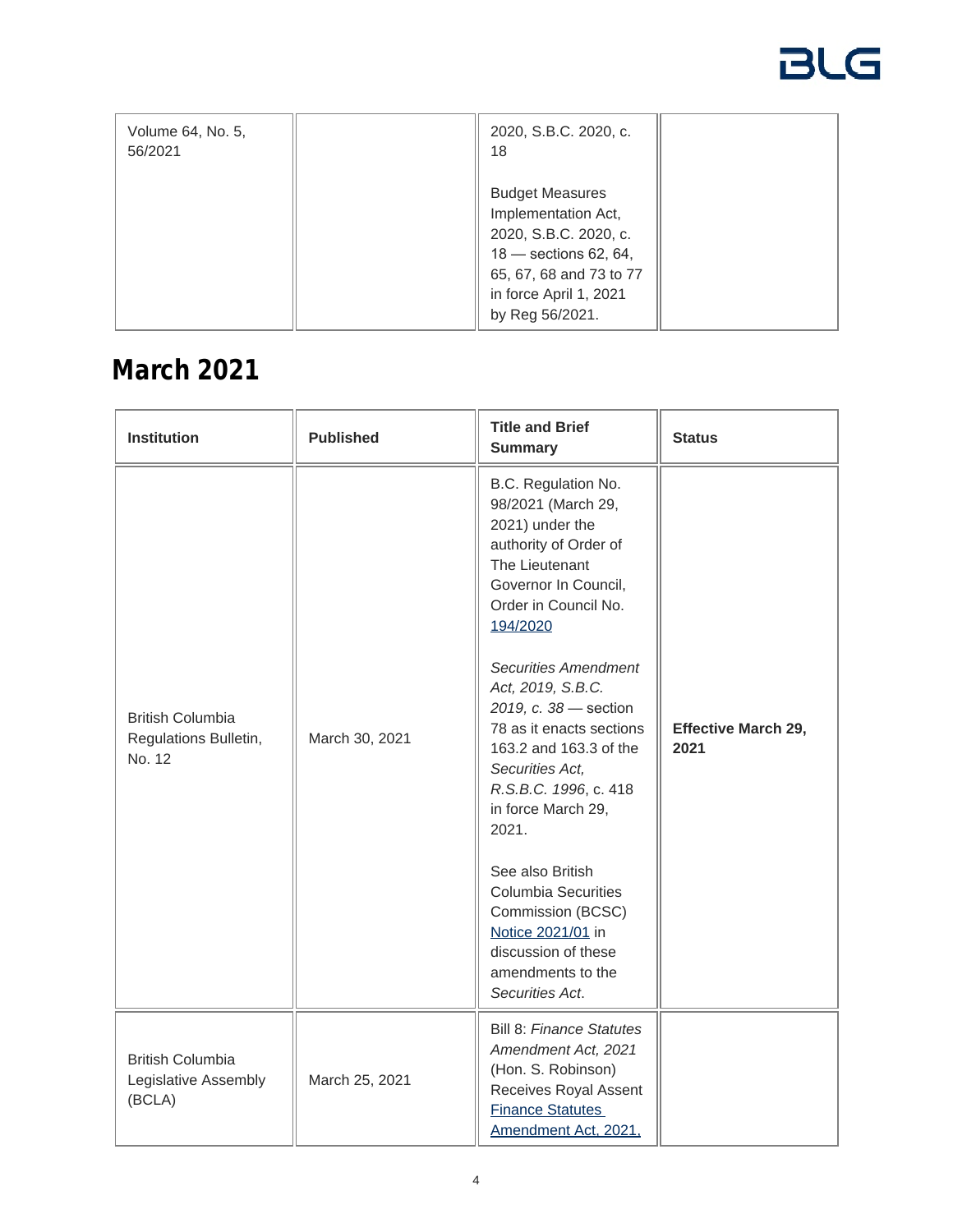|                                                                   |                | S.B.C., c.2.                                                                                                                                                                                                                                                                                                                                                                                                                                                                                                                                                                    |                                   |
|-------------------------------------------------------------------|----------------|---------------------------------------------------------------------------------------------------------------------------------------------------------------------------------------------------------------------------------------------------------------------------------------------------------------------------------------------------------------------------------------------------------------------------------------------------------------------------------------------------------------------------------------------------------------------------------|-----------------------------------|
| <b>British Columbia</b><br>Regulations Bulletin,<br>No. 10        | March 16, 2021 | B.C. Regulation No.<br>64/2021 (March 11,<br>2021) under the<br>authority of Order of<br>the Lieutenant<br>Governor In Council,<br>No. 140/2021<br>Amends B.C. Reg.<br>328/90 - Insurance<br><b>Licensing Exemptions</b><br>Regulation                                                                                                                                                                                                                                                                                                                                          |                                   |
| <b>British Columbia</b><br><b>Securities Commission</b><br>(BCSC) | March 11, 2021 | 45-106CP - Prospectus<br><b>Exemption [CP]</b><br>This document is a<br>consolidation of 45-<br>106CP, which<br>incorporates the<br>changes that came into<br>effect on January 1,<br>2011, May 5, 2015,<br>December 8, 2015,<br>April 30, 2016, June<br>30, 2016, October 5,<br>2018, local<br>amendments in Ontario<br>as described in CSA<br>Staff Notice 11-330<br>and local amendments<br>in New Brunswick as<br>described in CSA Staff<br>Notice 11-334. This<br>consolidation is<br>provided for your<br>convenience and<br>should not be relied on<br>as authoritative. |                                   |
| <b>British Columbia</b><br><b>Securities Commission</b><br>(BCSC) | March 5, 2021  | Rule 45-501 -<br>Mortgages [BCI]<br>Rule 45-501 (BC)<br>Mortgages (189/2000)<br>is amended by Reg<br>49/2021 (February 26,<br>2021)                                                                                                                                                                                                                                                                                                                                                                                                                                             | <b>Effective March 1,</b><br>2021 |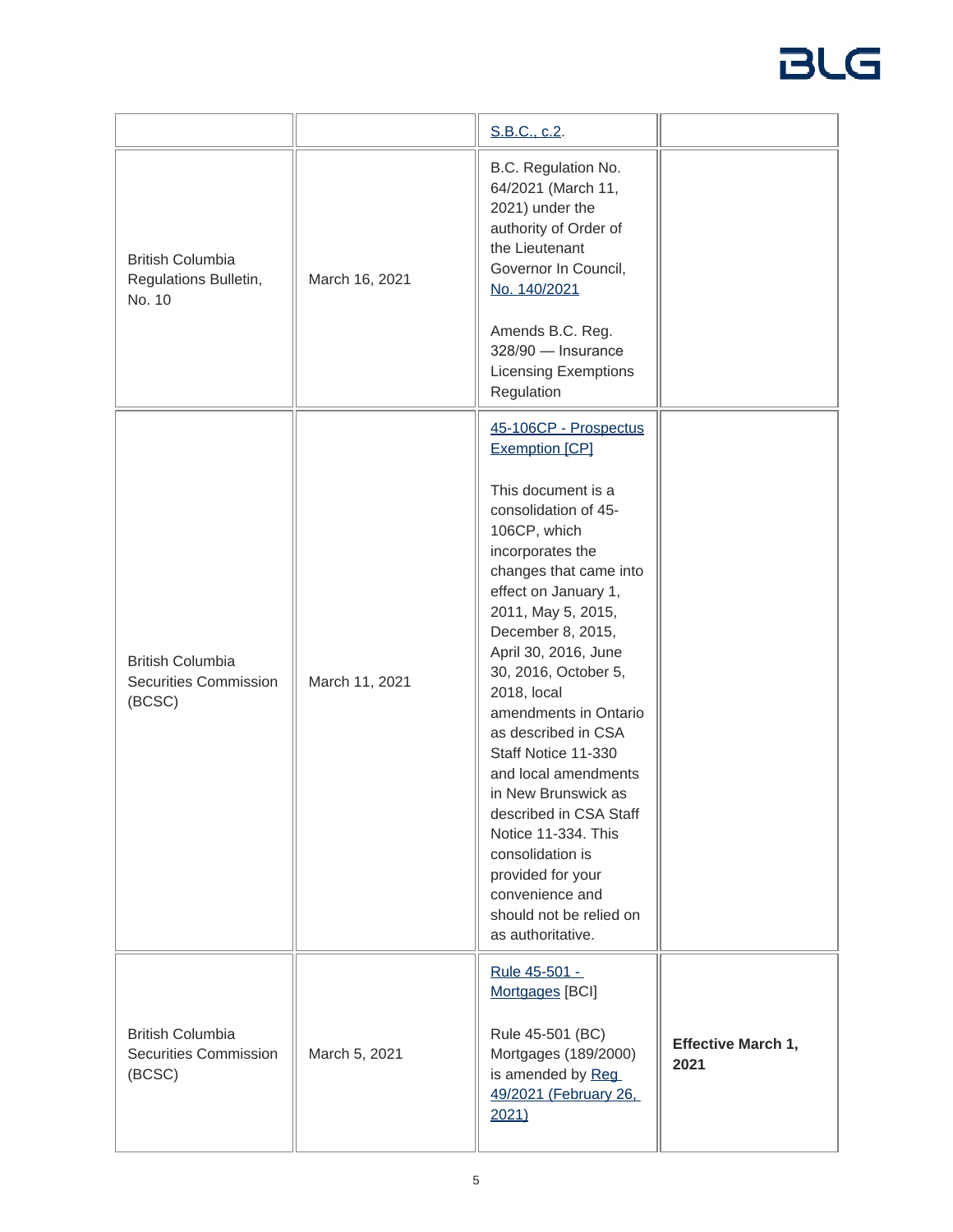|                                                   |               | This document is an<br>unofficial consolidation<br>of all amendments to<br>Commission Rule 45-<br>501 (BC) Mortgages,<br>effective March 1,<br>2021. The document is<br>for reference purposes<br>only. The unofficial<br>consolidation of the<br>National Instrument is<br>not an official                                                                                                                                                                                                                                                                                                                                                                                                                                                                                     |                                                                               |
|---------------------------------------------------|---------------|---------------------------------------------------------------------------------------------------------------------------------------------------------------------------------------------------------------------------------------------------------------------------------------------------------------------------------------------------------------------------------------------------------------------------------------------------------------------------------------------------------------------------------------------------------------------------------------------------------------------------------------------------------------------------------------------------------------------------------------------------------------------------------|-------------------------------------------------------------------------------|
| <b>BC Financial Services</b><br>Authority (BCFSA) | March 4, 2021 | statement of the law.<br><b>Regulatory Statement:</b><br>Requirement to<br><b>Complete the Annual</b><br><b>Statement on Market</b><br>Conduct<br>This Regulatory<br>Statement informs<br>insurers incorporated<br>in British Columbia of<br>the requirement to<br>complete and file the<br><b>Annual Statement on</b><br><b>Market Conduct</b><br>(ASMC) with the<br>Superintendent of<br>Financial Institutions at<br><b>B.C. Financial Services</b><br>Authority starting in<br>2021.<br>Changes to the<br><b>Financial Institutions</b><br>Act in 2020 now permit<br>the BCFSA to collect<br>market conduct<br>information by<br>requiring B.C.<br>incorporated insurers<br>to complete and file the<br>ASMC with the<br>Superintendent.<br>Effective March 4,<br>2021, the | <b>Effective March 4,</b><br>2021.<br><b>Annual filing by May</b><br>1, 2021. |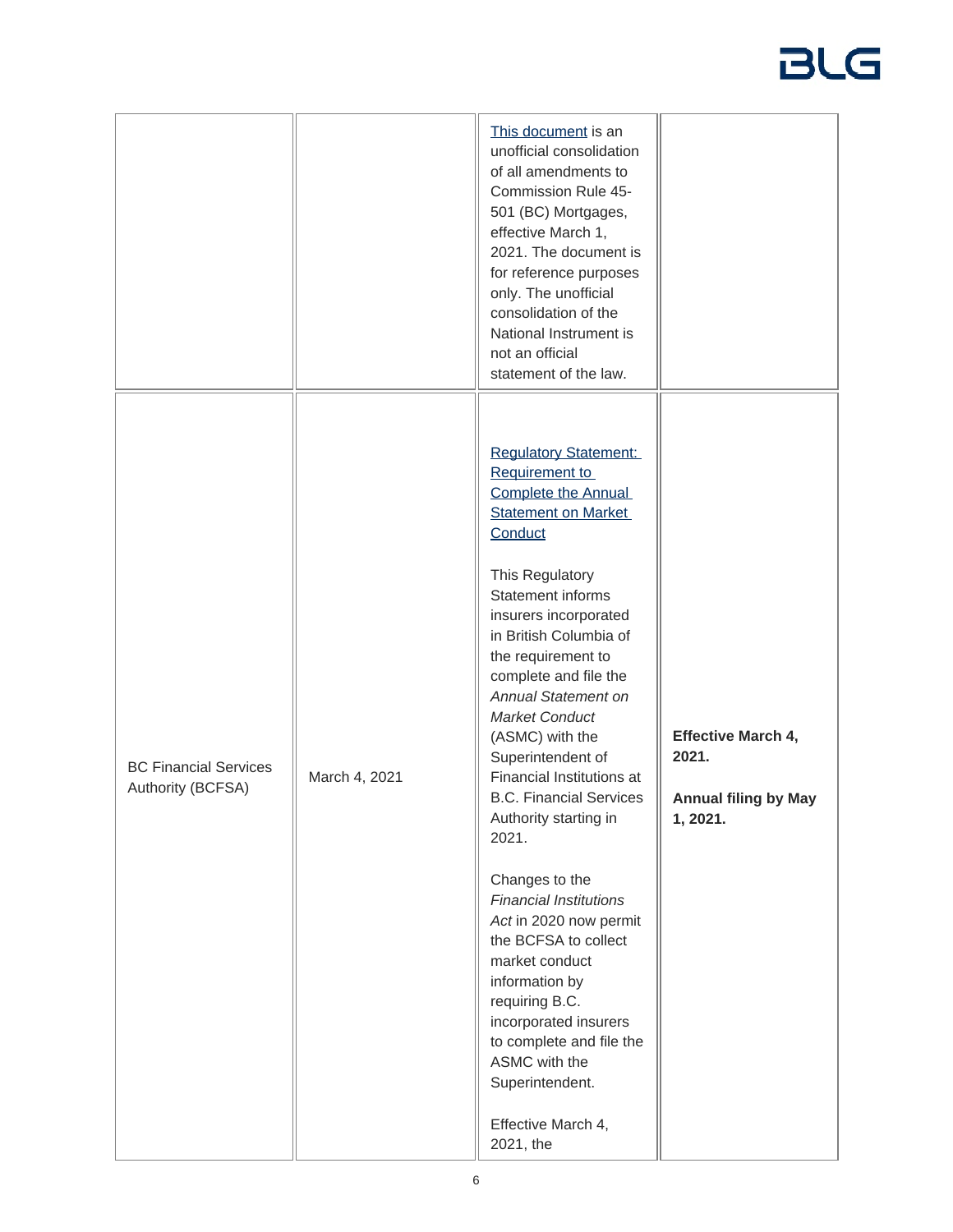|                                                           |               | Superintendent has<br>established the ASMC<br>as the form that a B.C.<br>incorporated insurer<br>must file outlining its<br>market conduct<br>practices. The<br>Superintendent further<br>specifies that the<br>ASMC is an annual<br>filing requirement and<br>must be submitted by<br>May 1 each year.                                                          |                                   |
|-----------------------------------------------------------|---------------|------------------------------------------------------------------------------------------------------------------------------------------------------------------------------------------------------------------------------------------------------------------------------------------------------------------------------------------------------------------|-----------------------------------|
|                                                           |               | The ASMC filing<br>requirement will not<br>apply to B.C. insurers<br>already filing the<br>ASMC in other<br>jurisdictions or<br>reinsurers. Reduced<br><b>ASMC filing</b><br>requirement will apply<br>to insurers in run-off.<br>Failure to comply with<br>this requirement may<br>result in an<br>administrative penalty<br>under section 253.1 of<br>the FIA. |                                   |
|                                                           |               | Note that for 2021<br>fiscal year filings in<br>2022, BCFSA expects<br>to be in a position to<br>require insurers to file<br>directly with the<br>Autorité des Marchés<br>Financiers                                                                                                                                                                             |                                   |
| <b>British Columbia</b><br>Regulations Bulletin,<br>No. 8 | March 2, 2021 | <b>B.C. Regulation No.</b><br>49/2021 (February 26,<br>2021), Rule Of The<br><b>British Columbia</b><br><b>Securities Commission</b><br>under the Securities<br>Act                                                                                                                                                                                              | <b>Effective March 1,</b><br>2021 |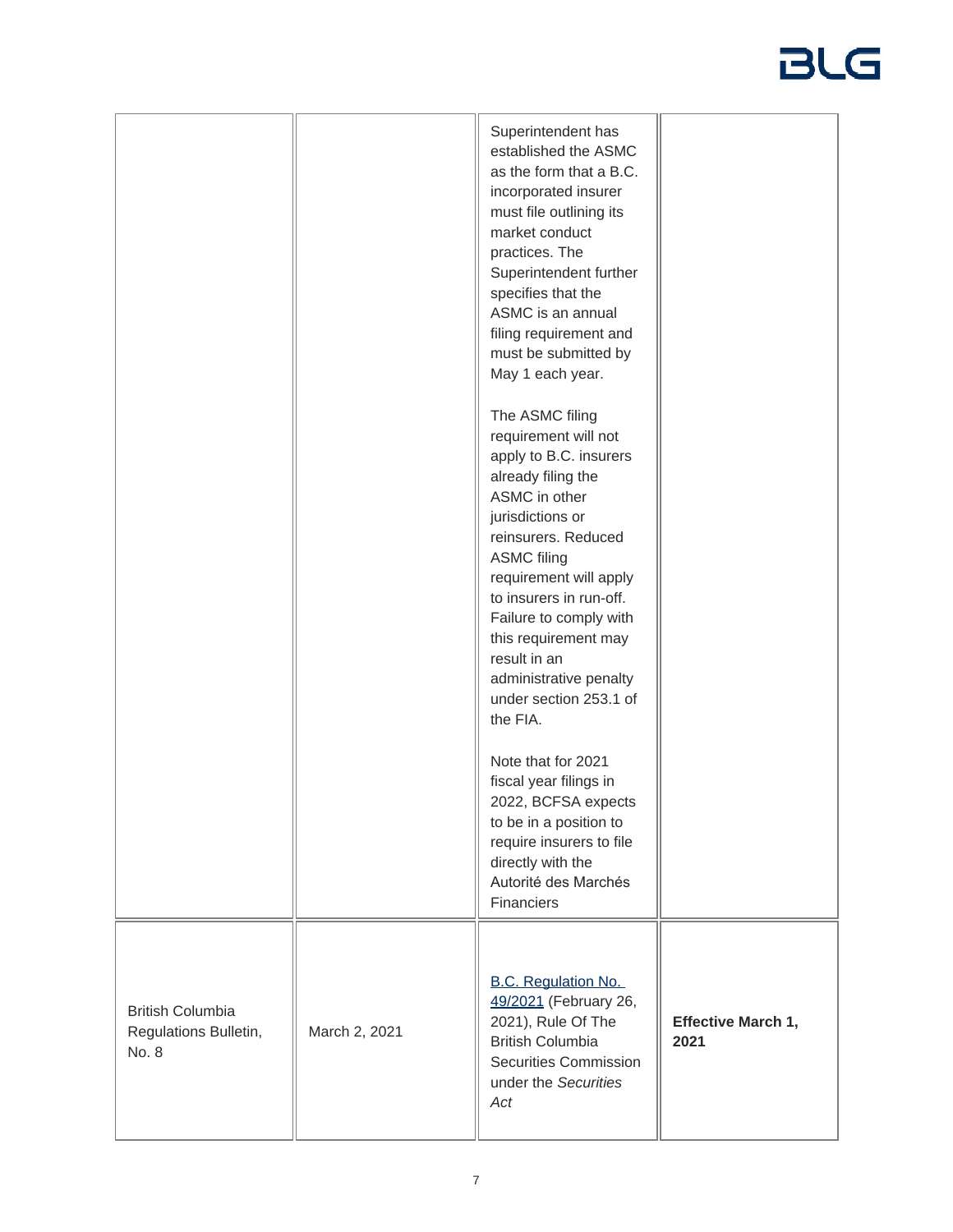|                                                                           |               | Amends, effective<br>March 1, 2021, B.C.<br>Regulations:<br>226A/2009-<br>National<br>Instrument 31-<br>103                                                                                                                                                                                                                                        |  |
|---------------------------------------------------------------------------|---------------|----------------------------------------------------------------------------------------------------------------------------------------------------------------------------------------------------------------------------------------------------------------------------------------------------------------------------------------------------|--|
|                                                                           |               | Registration<br>Requirements,<br>Exemptions<br>and Ongoing<br>Registrant<br>Obligations<br>227/2009-<br>National<br>Instrument 45-<br>106 Prospectus<br>Exemptions                                                                                                                                                                                 |  |
|                                                                           |               | 189/2000 - Rule 45-<br>501 (BC): Mortgages                                                                                                                                                                                                                                                                                                         |  |
|                                                                           |               | Introduction of <b>Bill</b><br>8: Finance Statutes<br><b>Amendment Act 2021</b>                                                                                                                                                                                                                                                                    |  |
| <b>British Columbia</b><br><b>Financial Services</b><br>Authority (BCFSA) | March 2, 2021 | On March 2, Bill 8:<br><b>Finance Statutes</b><br>Amendment Act, 2021<br>was introduced in the<br>B.C. Legislature. This<br>legislative amendment<br>seeks to bring together<br>the Office of the<br>Superintendent of Real<br>Estate (OSRE) and the<br>Real Estate Council of<br>B.C. (RECBC) within<br>the B.C. Financial<br>Services Authority. |  |
|                                                                           |               | Following the<br>integration of the three<br>regulators, BCFSA will<br>have regulatory                                                                                                                                                                                                                                                             |  |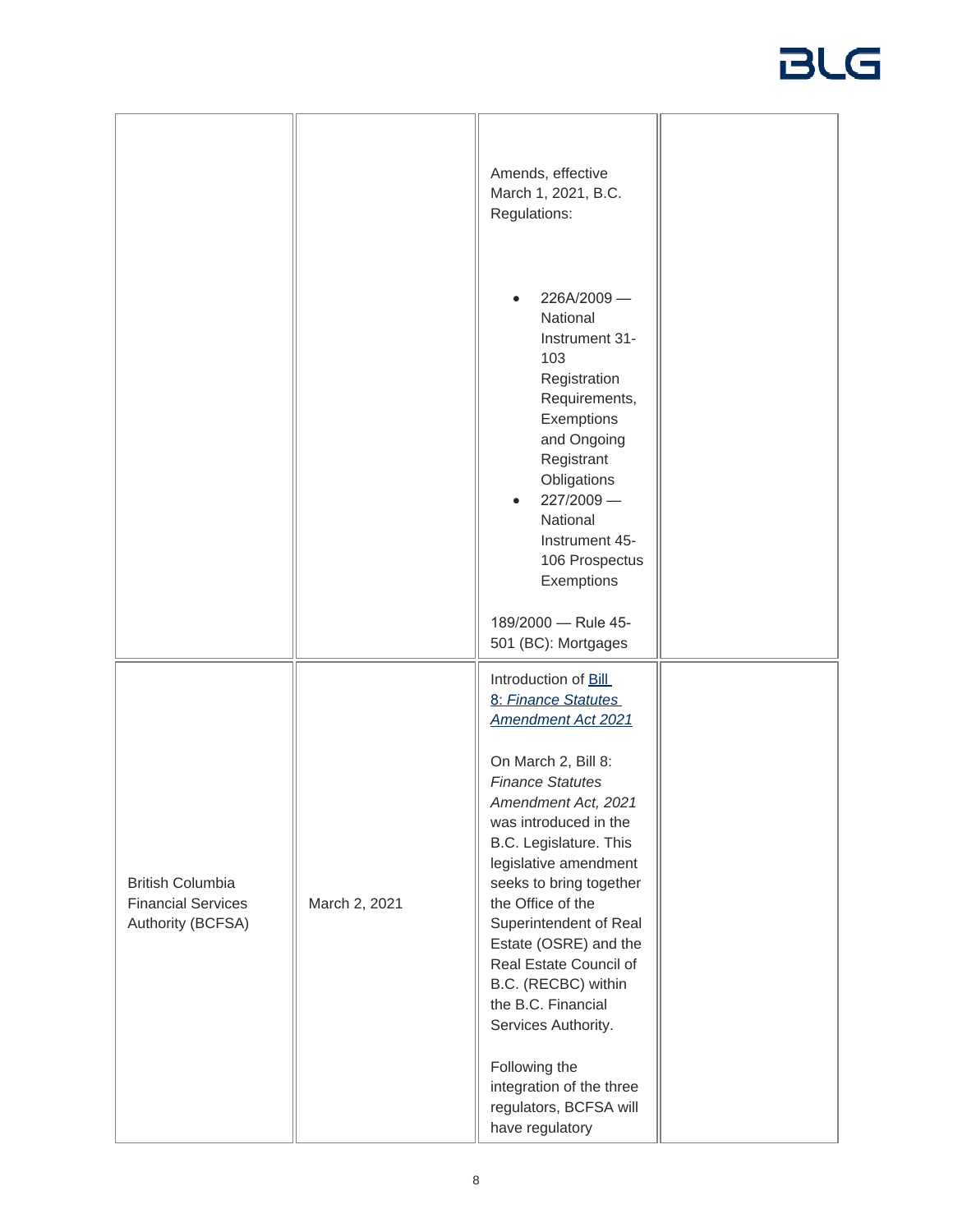|                                                                           |               | responsibility for:<br>Licensed real<br>estate<br>professionals<br>Unlicensed real<br>$\bullet$<br>estate activity<br>Real estate<br>$\bullet$<br>development<br>marketing<br>Mortgage<br>$\bullet$<br>brokers<br>Credit unions<br>$\bullet$<br>Pension plans<br>$\bullet$<br>Trust<br>$\bullet$<br>companies<br>Insurance<br>$\bullet$<br>companies<br><b>Credit Union</b><br>$\bullet$<br>Deposit<br>Insurance<br>Corporation of<br>B.C.                                                                      |                                      |
|---------------------------------------------------------------------------|---------------|-----------------------------------------------------------------------------------------------------------------------------------------------------------------------------------------------------------------------------------------------------------------------------------------------------------------------------------------------------------------------------------------------------------------------------------------------------------------------------------------------------------------|--------------------------------------|
| <b>British Columbia</b><br><b>Financial Services</b><br>Authority (BCFSA) | March 1, 2021 | Advisory to all BC<br><b>Credit Unions, Trust</b><br>Companies, Insurance<br>Companies and<br>Pension Plan<br><b>Administrators</b><br><b>B.C. Financial Services</b><br>Authority has issued<br>for comment a draft<br><b>Information Security</b><br>Guideline for all B.C.<br>credit unions,<br>insurance and trust<br>companies and<br>pension plan<br>administrators (PRFIs).<br>With the release of the<br>draft Guideline, BCFSA<br>commenced a 60-day<br>consultation process.<br>Topics to be included | <b>Comments by April</b><br>19, 2021 |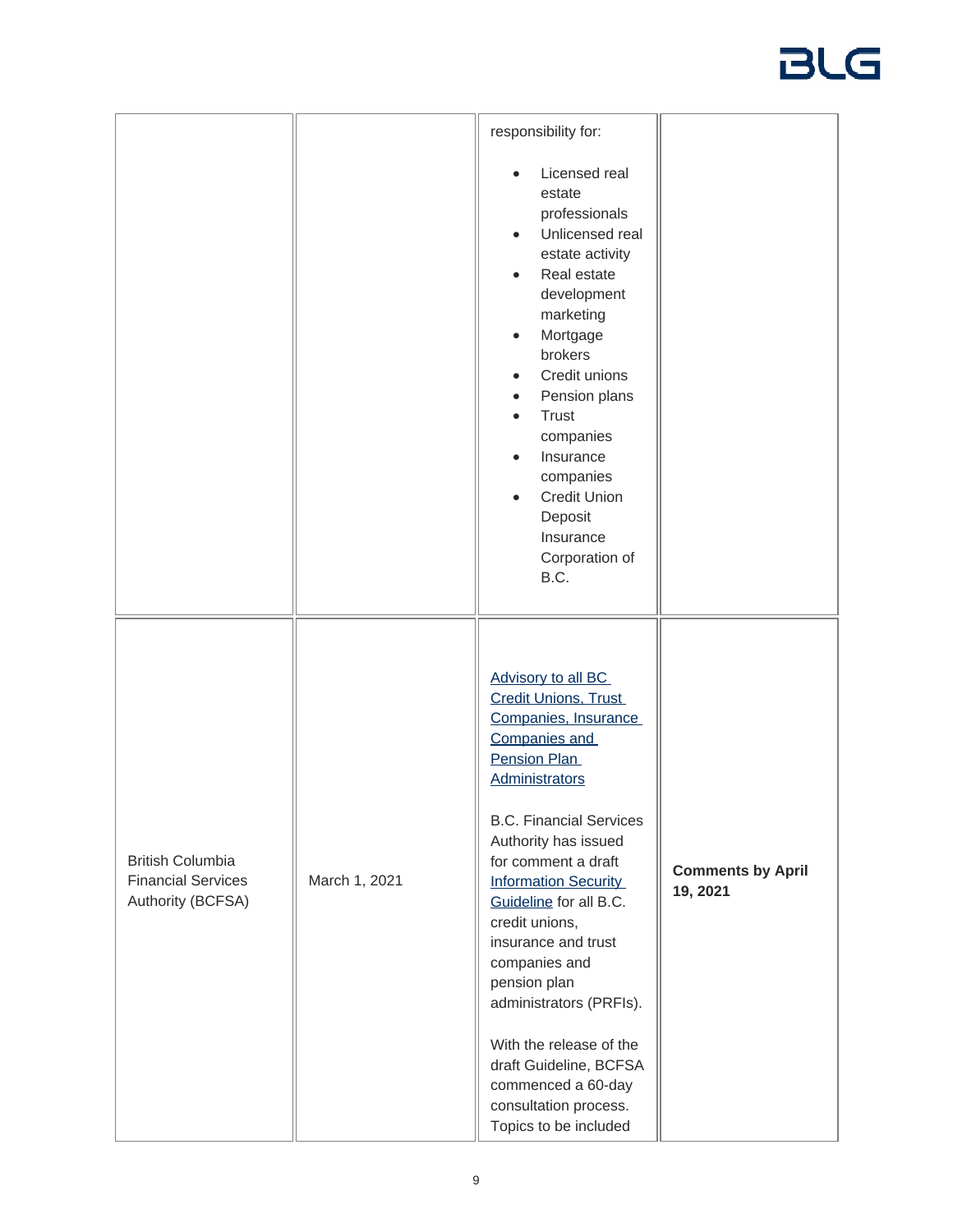| in the consultation:                                                                                                                                                                                                                                                                                                                                                                                                                                                                                      |
|-----------------------------------------------------------------------------------------------------------------------------------------------------------------------------------------------------------------------------------------------------------------------------------------------------------------------------------------------------------------------------------------------------------------------------------------------------------------------------------------------------------|
| Review the<br>$\bullet$<br>rationale for the<br>guideline;<br>Provide an<br>$\bullet$<br>overview of the<br>principles and<br>expectations<br>PRFIs are<br>expected to<br>follow when;<br>Developing<br>$\bullet$<br>their own<br>information<br>security risk<br>management<br>frameworks;<br><b>Discuss</b><br>$\bullet$<br>implementation<br>timelines and<br>outline<br>reporting<br>expectations;<br>and<br>Provide<br>$\bullet$<br>additional<br>information on<br>the small group<br>meetings that |
| are an<br>opportunity for<br>PRFIs to give<br>more detailed                                                                                                                                                                                                                                                                                                                                                                                                                                               |
| feedback on<br>the principles<br>and<br>expectations                                                                                                                                                                                                                                                                                                                                                                                                                                                      |
| included in the<br>draft guideline.                                                                                                                                                                                                                                                                                                                                                                                                                                                                       |
| Comments on the draft<br>Guideline should be<br>directed to<br>Regulation@BCFSA.c<br>a by April 19, 2021.                                                                                                                                                                                                                                                                                                                                                                                                 |

### **Disclaimer**